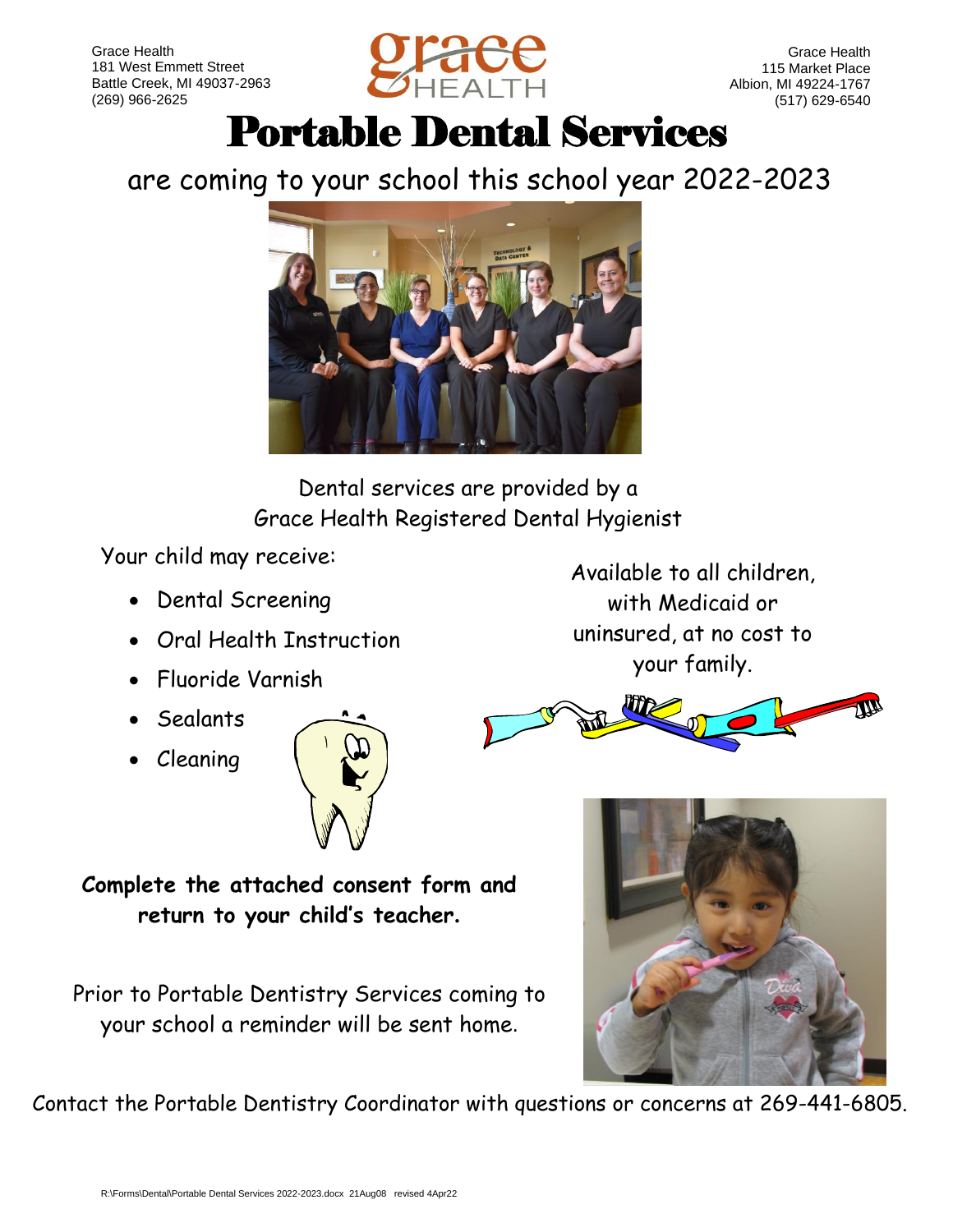**Grace Health** 181 West Emmett Street Battle Creek, MI 49037 (269) 966-2625

### Portable Dental Services Consent

**School** 

Grade Teacher

This consent is for dental services for your child at his/her school.

#### Please complete the information, sign, and date bottom of this form.

| Child's Last Name     |                                                                                                                                                  |  | <b>First Name</b> |                       |  | Middle Initial |                                     |                                   | Date of Birth |             | Sex |
|-----------------------|--------------------------------------------------------------------------------------------------------------------------------------------------|--|-------------------|-----------------------|--|----------------|-------------------------------------|-----------------------------------|---------------|-------------|-----|
| <b>Street Address</b> |                                                                                                                                                  |  | Apt. $#$          | City                  |  |                | <b>State</b>                        |                                   | Zip Code      |             |     |
| Parent/Guardian       |                                                                                                                                                  |  | <b>DOB</b>        | Home Telephone Number |  |                | Daytime Number                      |                                   |               | Cell Number |     |
| Parent/Guardian       |                                                                                                                                                  |  | <b>DOB</b>        | Home Telephone Number |  |                | Daytime Number                      |                                   |               | Cell Number |     |
| Race                  | □ Black / African American<br>$\Box$ White<br>□ Native Hawaiian<br>$\Box$ Asian<br>□ Other Pacific Islander<br>□ American Indian / Alaska Native |  |                   |                       |  |                | $\Box$ Other                        | $\Box$ Choose not to disclose     |               |             |     |
| Ethnicity             | $\Box$ Hispanic or Latino $\Box$ Not Hispanic or Latino<br>□ Unreported/Choose not to disclose                                                   |  |                   |                       |  | Language       | $\Box$ English<br>$\square$ Burmese | $\square$ Spanish<br>$\Box$ Other |               |             |     |

| Reporting yearly household size and income is a government requirement that will allow Grace Health to continue to receive<br>funding to provide special services for our patients. Please support these programs by providing the following information: |                                                                  |  |  |  |  |  |  |  |
|-----------------------------------------------------------------------------------------------------------------------------------------------------------------------------------------------------------------------------------------------------------|------------------------------------------------------------------|--|--|--|--|--|--|--|
| Number of people living in home: ________________ Total household income: __________________________                                                                                                                                                      | Choose not to disclose:                                          |  |  |  |  |  |  |  |
| <b>Medical Information</b>                                                                                                                                                                                                                                | <b>Dental Information</b>                                        |  |  |  |  |  |  |  |
| Medical doctor's name:                                                                                                                                                                                                                                    | Does your child have dental insurance?<br>$\Box$ yes / $\Box$ no |  |  |  |  |  |  |  |
| My child takes medicine $\Box$ yes / $\Box$ no<br>If yes, please list:                                                                                                                                                                                    | Dental insurance company:                                        |  |  |  |  |  |  |  |
|                                                                                                                                                                                                                                                           | My child's dentist:                                              |  |  |  |  |  |  |  |
| My child has:<br>If yes, please list:                                                                                                                                                                                                                     | Date of my child's last cleaning:                                |  |  |  |  |  |  |  |
|                                                                                                                                                                                                                                                           |                                                                  |  |  |  |  |  |  |  |

- Asthma.......................................... ❑ yes / ❑ no If yes, is inhaler needed at time of dental visit?.................................❑ yes / ❑ no
- Heart problems such as artificial heart valve, previous endocarditis, damaged (scarred) heart valves, congenital heart defects, heart transplant ...................................... ❑ yes / ❑ no

### I understand by signing this form, I am consenting to:

- having my child receive dental services which may include screening (for dental disease), oral health instruction, fluoride varnish application, sealants, and a cleaning.
- ▶ allow Grace Health staff to release my child's dental records to his/her school.
- ▶ allow Grace Health staff to take photos of my child's dental screenings for educational/marketing purposes.
- services completed may affect my child's insurance benefits with his/her primary dentist. Please contact us with any questions.

By signing, I also acknowledge that I have received a copy of this office's Notice of Privacy Practices.

\_\_\_\_\_\_\_\_\_\_\_\_\_\_\_\_\_\_\_\_\_\_\_\_\_\_\_\_\_\_\_\_\_\_\_\_\_\_\_\_\_\_\_\_\_\_\_\_\_\_\_\_\_\_\_\_\_\_\_\_\_\_\_\_\_\_\_\_\_\_\_\_\_\_\_\_\_\_ \_\_\_\_\_\_\_\_\_\_\_\_\_\_\_\_\_\_\_\_\_\_\_\_\_\_\_ (Signature of Parent or Legal Guardian) (Date)

### Please Return to Classroom Teacher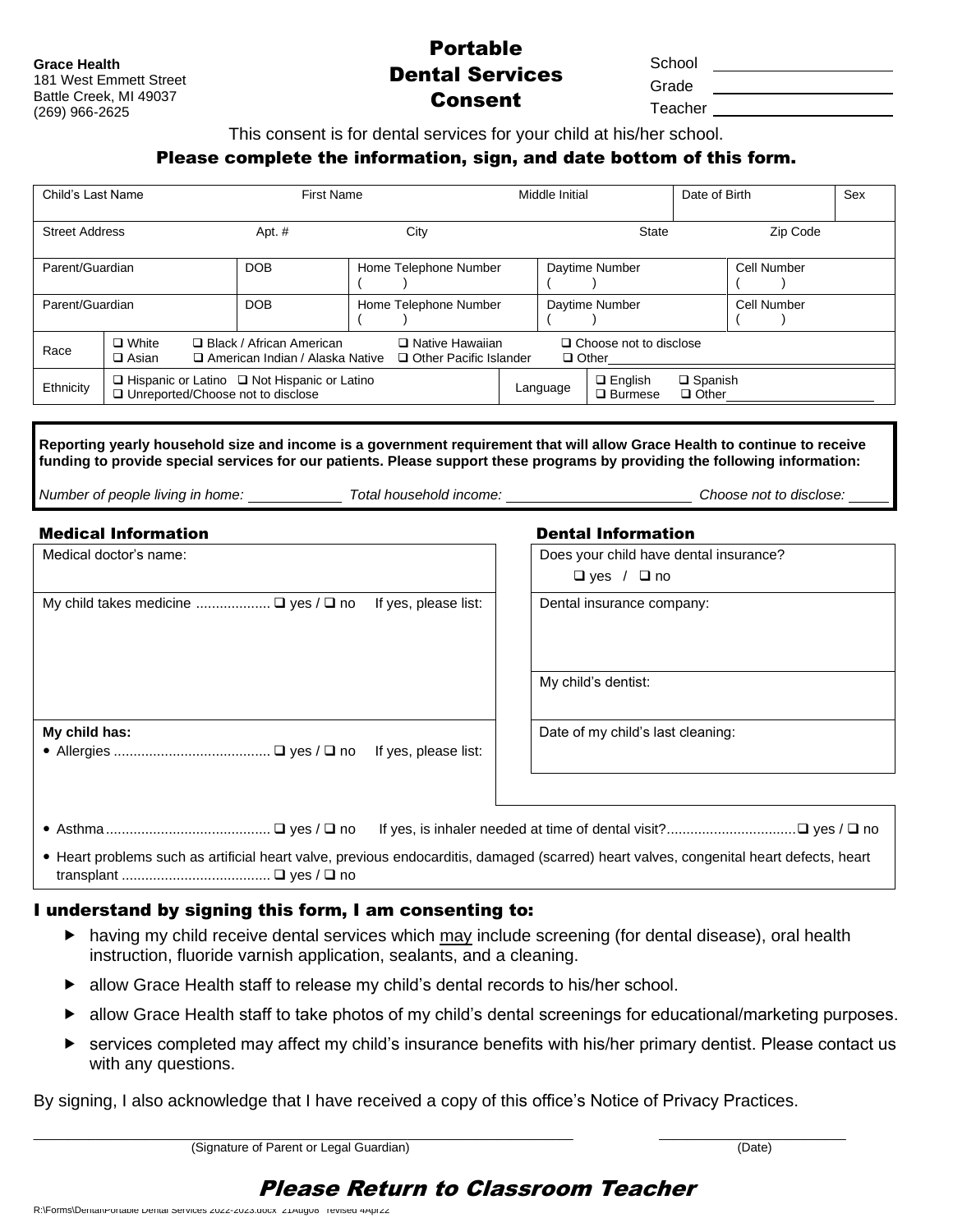|         |                                                                                    |           |           |                   | <b>For Office Use Only</b>  |                       |              |                                                                         |     |
|---------|------------------------------------------------------------------------------------|-----------|-----------|-------------------|-----------------------------|-----------------------|--------------|-------------------------------------------------------------------------|-----|
|         | Child's Last Name                                                                  |           |           | <b>First Name</b> |                             | <b>Middle Initial</b> |              | Date of Birth                                                           | Sex |
| Date    |                                                                                    | School    |           |                   |                             |                       |              |                                                                         |     |
| Teacher |                                                                                    |           |           |                   |                             | Grade                 |              | Chart #                                                                 |     |
|         |                                                                                    |           |           |                   |                             |                       |              |                                                                         |     |
|         | (please circle or check appropriate box)                                           |           |           |                   |                             |                       |              |                                                                         |     |
|         | <b>Screening - Oral Hygiene Assessment</b>                                         |           |           |                   |                             |                       |              |                                                                         |     |
| ⊔       | <b>Excellent:</b> no plaque or food debris / no inflammation                       |           |           |                   |                             |                       |              |                                                                         |     |
| ⊔       | Good: slight plaque and food debris / slight gingival inflammation                 |           |           |                   |                             |                       |              |                                                                         |     |
| ❏       | Fair: moderate plaque and food debris / moderate inflammation observed             |           |           |                   |                             |                       |              |                                                                         |     |
| ⊔       | <b>Poor:</b> heavy plaque and food debris / significant inflammation observed      |           |           |                   |                             |                       |              |                                                                         |     |
|         | <b>Caries Risk Assessment</b>                                                      |           |           |                   |                             |                       |              |                                                                         |     |
| ப       | Low                                                                                |           |           |                   |                             |                       |              |                                                                         |     |
| ◻       | Moderate                                                                           |           |           |                   |                             |                       |              |                                                                         |     |
| ❏       | High                                                                               |           |           |                   |                             |                       |              |                                                                         |     |
|         |                                                                                    |           |           |                   |                             |                       |              | Patient experiencing dental symptoms and/or exhibits apparent pathology |     |
| ◻       | No                                                                                 |           |           |                   |                             |                       |              |                                                                         |     |
|         | $\Box$ Yes - Comments                                                              |           |           |                   |                             |                       |              |                                                                         |     |
|         |                                                                                    |           |           |                   |                             |                       |              |                                                                         |     |
|         |                                                                                    |           |           |                   |                             |                       |              |                                                                         |     |
|         | <b>Patient sees dentist regularly</b>                                              |           |           |                   | <b>Prophylaxis</b>          |                       |              | <b>Fluoride Varnish Application</b>                                     |     |
| ⊔       | Yes                                                                                |           |           | ❏                 | Yes                         |                       | ⊔            | Yes                                                                     |     |
|         | $\Box$ No                                                                          |           |           | ❏                 | No                          |                       | $\square$ No |                                                                         |     |
|         |                                                                                    |           |           |                   |                             |                       |              |                                                                         |     |
|         | Sealants - tooth number(s)                                                         |           |           |                   |                             |                       |              |                                                                         |     |
|         | $\Box$ 2<br>$\begin{array}{ccccccccccccccccc}\Box&3&&&&\Box&15&&&&\Box\end{array}$ | $\Box$ 14 | $\Box$ 18 |                   | $\Box$ 30<br>$19$ $\Box$ 31 |                       |              |                                                                         |     |
|         |                                                                                    |           |           |                   |                             |                       |              |                                                                         |     |
|         | <b>Sealants - retention check</b>                                                  |           |           |                   |                             |                       |              |                                                                         |     |
|         |                                                                                    |           |           |                   |                             |                       |              | 2 LI Yes LI No 14 LI Yes LI No 18 LI Yes LI No 30 LI Yes LI No          |     |
|         | 3 □ Yes □ No 15 □ Yes □ No                                                         |           |           |                   |                             |                       |              | 19 Ω Yes Ω No 31 Ω Yes Ω No                                             |     |
|         |                                                                                    |           |           |                   |                             |                       |              |                                                                         |     |
|         |                                                                                    |           |           |                   |                             |                       |              |                                                                         |     |
|         |                                                                                    |           |           |                   |                             |                       |              |                                                                         |     |
|         |                                                                                    |           |           |                   |                             |                       |              |                                                                         |     |
|         |                                                                                    |           |           |                   |                             |                       |              |                                                                         |     |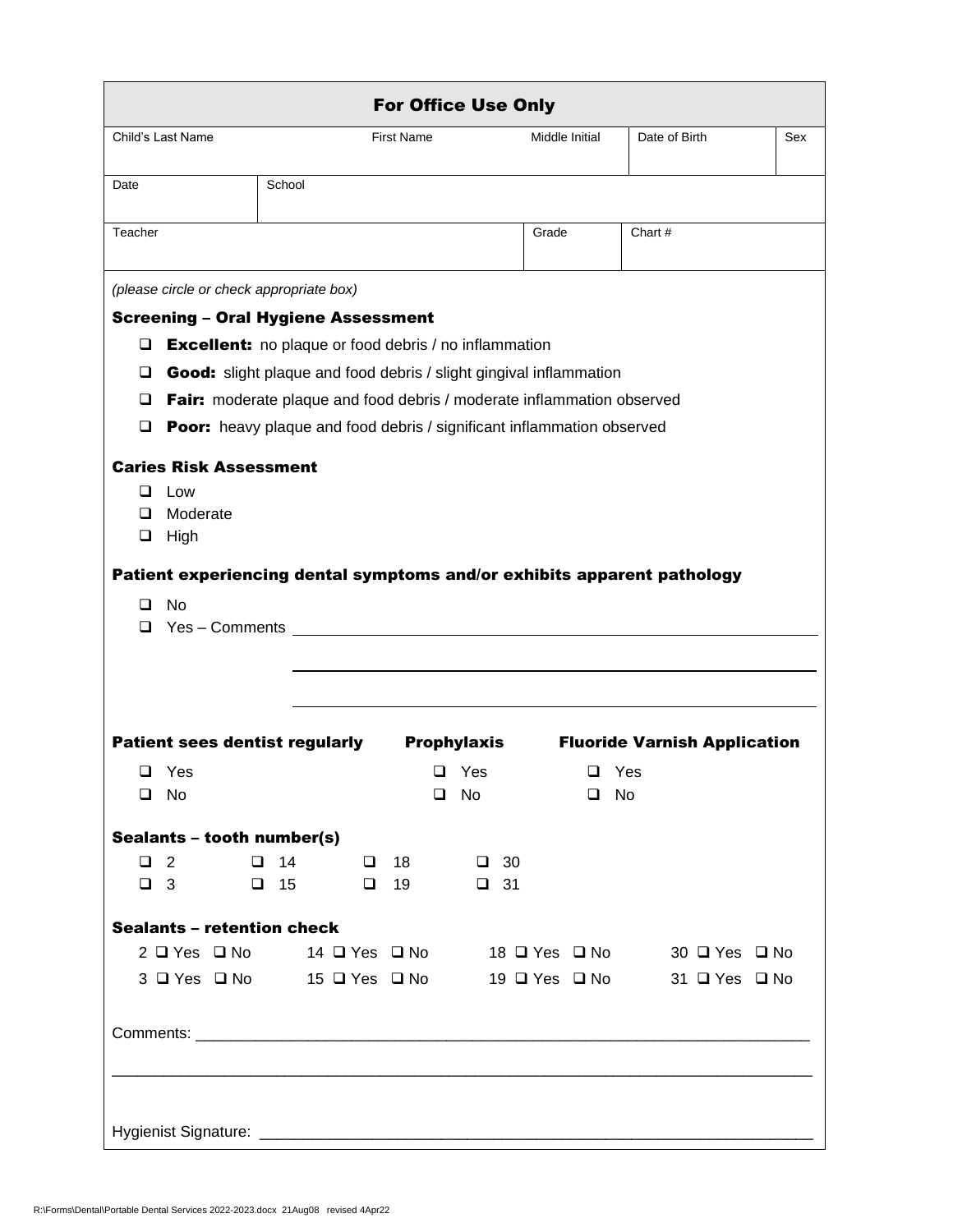Grace Health Grace Health *Effective: April 14, 2003* 181 West Emmett Street 115 Market Place *Revised: July 1, 2019*Battle Creek, MI 49037-2963 **Albion, MI 49024-1767** Albion, MI 49224-1767 (269) 965-8866 (517) 629-6540

### Notice of Privacy Practices

#### **This Notice describes how health information about you may be used and disclosed and how you can get access to this information. Please review it carefully.**

We create a record of all the medical, pharmacy and dental services that you receive at Grace Health. This record contains information about your symptoms, examinations, test results, x-rays, diagnoses, treatment, our plan for future care and the services we have provided.

At Grace Health, we respect our patients and their personal information. We are committed to protecting the privacy of patient records. We are also required by state and federal laws to maintain the privacy of protected health information.

One of the requirements of the federal Privacy Rules is to provide patients with a Notice of Privacy Practices. This notice tells how we may use your patient information and how it may be disclosed to others. It also explains your rights and some of our legal obligations regarding your health records.

#### **Uses and disclosures of health information**

Grace Health employees may use or disclose your patient information to provide treatment, obtain payment and carry out health care operations.

Treatment: Your patient information is used by the people taking care of you at our office. We may also share information with others who are helping us provide treatment for you, such as a medical specialist, hospital, laboratory or pharmacy.

Payment: Your patient information may be used as we bill and collect payment for the treatment and services you receive. We may contact your insurance company to verify coverage, and we may share the information with them to obtain payment for services we have provided or to request authorization for treatment. Information may be disclosed to our collection agency in case of non-payment for services.

Operations: We may use your health information as we operate and manage our practice and to make sure that you and our other patients receive quality care. This includes using patient information to evaluate the performance of our staff, to find ways to become more efficient and to decide what services to offer. When information is shared with others who provide business services for our organization, they are also required to protect the privacy of our patient information.

Appointment reminders and leaving messages: We may contact you or leave a message on an answering machine or with a household member to remind you of your appointment. We may also leave messages about the status of services we are providing for you or to request return calls to our office.

Text messaging: If you share your cell phone number with us, appointment reminders and payment alerts may be sent in text messages. We may also send you information about tests, appointments and other procedures for which you are due. Text messaging is optional, so you may opt out at any time.

Other electronic communication: We may securely send or receive messages through the Patient Portal. We do not use email to communicate with individual patients or receive messages from them.

Treatment alternatives: We may tell you about or recommend possible treatment options or alternatives that may be of interest to you.

Fundraising: Some patients may receive letters requesting donations to Grace Health. If you do not want to be on that mailing list, you may contact us by phone or mail.

Emergency situations: In the case of a medical emergency, your information may be disclosed without obtaining a signed authorization to prevent delays in treatment. We may not be able to honor any normal restrictions on use or disclosure if emergency treatment is required. We may notify your family members, caregivers, and/or close friends in case of a medical emergency or if you are incapacitated. We may also share information that relates to their involvement in your health care based on our professional judgment if we determine it is in your best interest.

Disclosures permitted by law: We may disclose information about you without your permission if permitted or required by law. This includes the following situations:

- Immunization records Immunization records will be reported to the Michigan Care Improvement Registry (MCIR).
- Public health authorities We will disclose information to your county health department if you have one of the communicable diseases that must be reported under Michigan law. Information may be reported to state or federal agencies regarding preventing or controlling disease, workplace injuries and adverse events related to food or medical products.